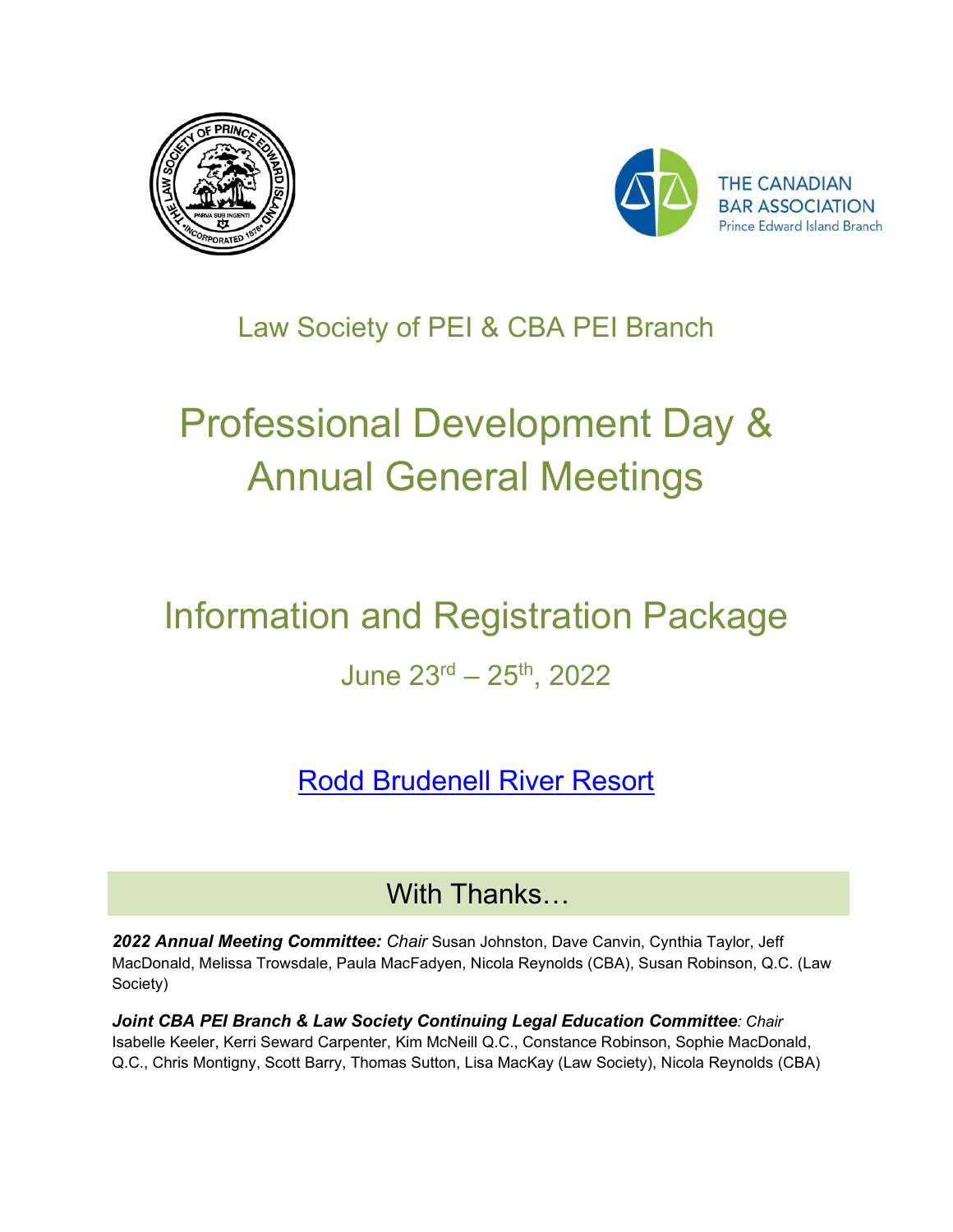| Thursday, June 23rd, 2022                                                                                                                                    |                                                                                                                                                                                                                                                                                                                                                                                                                                                                                         |  |  |  |  |
|--------------------------------------------------------------------------------------------------------------------------------------------------------------|-----------------------------------------------------------------------------------------------------------------------------------------------------------------------------------------------------------------------------------------------------------------------------------------------------------------------------------------------------------------------------------------------------------------------------------------------------------------------------------------|--|--|--|--|
| 6:30 - 8:30PM                                                                                                                                                | Welcome BBQ - Stillwater Lounge & Patio<br>Traditional BBQ Buffet with burgers & sausages, drinks and background entertainment.                                                                                                                                                                                                                                                                                                                                                         |  |  |  |  |
| Friday, June 24th, 2022                                                                                                                                      |                                                                                                                                                                                                                                                                                                                                                                                                                                                                                         |  |  |  |  |
| <b>Professional Development Program</b><br>Programing presented by the Law Society / CBA PEI Joint Continuing Education Committee provides 3.0 hours of CPD. |                                                                                                                                                                                                                                                                                                                                                                                                                                                                                         |  |  |  |  |
| 8:30AM                                                                                                                                                       | Registration - Lobby, A light breakfast will be served.                                                                                                                                                                                                                                                                                                                                                                                                                                 |  |  |  |  |
| 9:00AM<br>10:00AM                                                                                                                                            | Mastering Examinations for Discovery, presented by William F. Dow, Q.C., Carr, Stevenson &<br>MacKay, and Janet Clark, Stewart McKelvey. Panelists will provide their insight and experience from<br>plaintiff and defendant counsel perspectives on the discovery process from start to finish. Topics that<br>will be considered include steps to prepare witnesses, asking effective questions, objecting to<br>questions, dealing with difficult witnesses, and undertakings.       |  |  |  |  |
| 10:15AM<br>11:15AM                                                                                                                                           | <b>Employment Law Issues in Corporate Transactions</b> presented by Anne K. Gallop, Norton Rose<br>Fulbright Canada LLP. This session will explore employment and labour issues that may arise in<br>corporate transactions. Anne practises in all areas of employment and labour law and has significant<br>experience in corporate reorganizations and corporate mergers, where she advises on the labour,<br>employment, and employee privacy issues arising from such transactions. |  |  |  |  |
| 11:30AM<br>12:30PM                                                                                                                                           | Duty of Good Faith: Recent Case Law, by <b>Brandon Kain</b> , McCarthy Tetrault will explore the<br>Supreme Court of Canada's decisions in C.M. Callow Inc. v. Zollinger, 2020 SCC 45 and Wastech<br>Services Ltd. v. Greater Vancouver Sewerage and Drainage District, 2021 SCC 7. Brandon will<br>discuss the major features of the decisions and offer practical takeaways for lawyers engaged in<br>drafting and litigating contracts.                                              |  |  |  |  |
| 12:30PM                                                                                                                                                      | <b>CBA PEI Branch Annual General Meeting &amp; Luncheon</b><br>Everyone is welcome to a complimentary buffet luncheon hosted by the Canadian Bar Association,<br>PEI Branch.                                                                                                                                                                                                                                                                                                            |  |  |  |  |
| 1:00PM                                                                                                                                                       | <b>Golf &amp; Free Time</b><br>Golf - 10 Tee Times have been set aside for the Law Society. Please book with PEI's Finest Golf<br>Reservation Centre at 1-800-235-8909 and indicating you are with the Law Society Group. If you are<br>looking for a group to join, please contact the Law Society Office.                                                                                                                                                                             |  |  |  |  |
| 6:30PM                                                                                                                                                       | <b>Presidents' Reception &amp; Dinner</b><br>Join hosts Law Society President Pamela M. Stewart and CBA Branch President Cynthia A. Taylor for<br>the Presidents' Reception followed by dinner, featuring the presentation of the Law Society of PEI<br>Distinguished Community Service Award and the PEI Branch Canadian Bar Association Distinguished<br>Service Award.                                                                                                               |  |  |  |  |
| 9:30PM                                                                                                                                                       | <b>Late Night Party</b><br>Don't want the night to end? Visit the Hospitality Suite for more socializing and snacks.                                                                                                                                                                                                                                                                                                                                                                    |  |  |  |  |
| Saturday, June 25th                                                                                                                                          |                                                                                                                                                                                                                                                                                                                                                                                                                                                                                         |  |  |  |  |
| 9:30AM                                                                                                                                                       | Law Society of Prince Edward Island Annual General Meeting<br>A light breakfast will be available at 9:00AM.                                                                                                                                                                                                                                                                                                                                                                            |  |  |  |  |

#### *Please note the dress for all events will be Business Casual.*